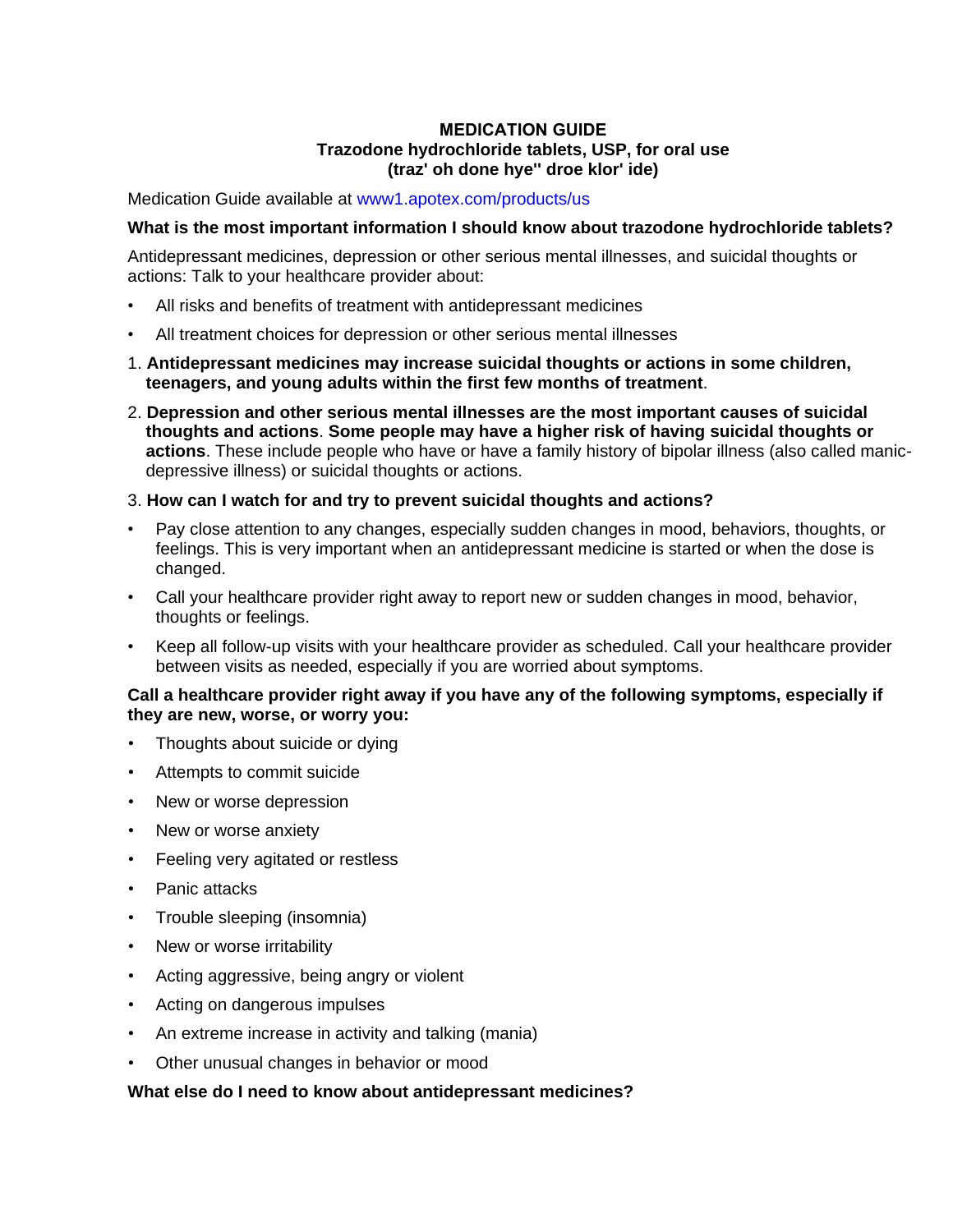- **Never stop an antidepressant medicine without first talking to a healthcare provider**. Stopping an antidepressant medicine suddenly can cause other symptoms.
- **Antidepressants are medicines used to treat depression and other illnesses.** It is important to discuss all the risks of treating depression and also the risks of not treating it. You should discuss all treatment choices with your healthcare provider, not just the use of antidepressants.
- **Antidepressant medicines have other side effects**. Talk to your healthcare provider about the side effects of your medicines.
- **Antidepressant medicines can interact with other medicines.** Know all of the medicines that you take. Keep a list of all medicines to show your healthcare provider. Do not start new medicines without first checking with your healthcare provider.

It is not known if trazodone is safe and effective in children.

## **What are trazodone hydrochloride tablets?**

Trazodone hydrochloride tablets are a prescription medicine used in adults to treat major depressive disorder (MDD). Trazodone belongs to a class of medicines known as SSRIs (or selective serotonin reuptake inhibitors).

# **Do not take trazodone hydrochloride tablets:**

- If you take a monoamine oxidase inhibitor (MAOI). Ask your healthcare provider or pharmacist if you are not sure if you take an MAOI, including the antibiotic linezolid, and intravenous methylene blue.
- Do not take an MAOI within 2 weeks of stopping trazodone hydrochloride tablets unless directed to do so by your healthcare provider.
- Do not start trazodone hydrochloride tablets if you stopped taking an MAOI in the last 2 weeks unless directed to do so by your healthcare provider.

## **Before you take trazodone hydrochloride tablets tell your healthcare provider about all of your medical conditions, including if you:**

- have heart problems, including QT prolongation or a family history of it
- have ever had a heart attack
- have bipolar disorder
- have liver or kidney problems
- have other serious medical conditions
- are pregnant or plan to become pregnant. It is not known if trazodone hydrochloride tablets harm your unborn baby. Talk to your healthcare provider about the risk to your unborn baby if you take trazodone hydrochloride tablets.
- If you become pregnant during treatment with trazodone hydrochloride tablets, talk to your healthcare provider about registering with the National Pregnancy Registry for Antidepressants. You can register by calling 1-844-405-6185.
- are breastfeeding or plan to breastfeed. Trazodone hydrochloride passes into your breast milk. Talk to your healthcare provider about the best way to feed your baby if you take trazodone hydrochloride tablets.
- have taken a Monoamine Oxidase Inhibitor (MAOI) or if you have stopped taking an MAOI in the last 2 weeks.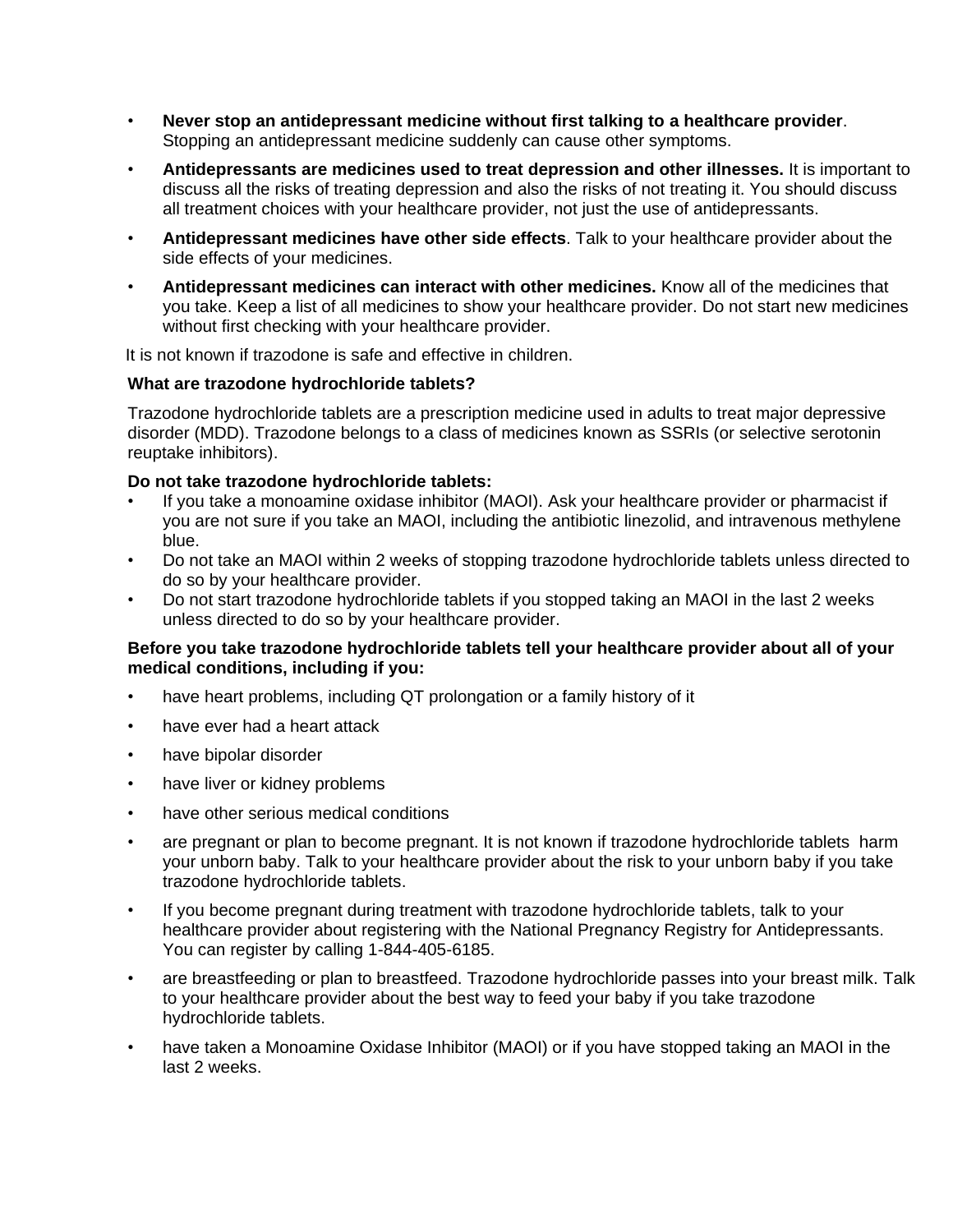**Tell your healthcare provider about all the medicines you take**, including prescription and over-thecounter medicines, vitamins, and herbal supplements. Using trazodone hydrochloride tablets with certain other medicines can affect each other causing serious side effects.

Especially tell your healthcare provider if you take:

- triptans used to treat migraine headache
- medicines used to treat mood, anxiety, psychotic or thought disorders, including tricyclics, lithium, SSRIs, SNRIs, buspirone, or antipsychotics
- tramadol
- over-the-counter supplements such as tryptophan or St. John's Wort
- nonsteroidal anti-inflammatory drugs (NSAIDS)
- aspirin
- warfarin (Coumadin, Jantoven)
- phenytoin (Mesantoin)
- diuretics

Know the medicines you take. Keep a list of them and show it to your healthcare provider and pharmacist when you get a new medicine.

#### **How should I take trazodone hydrochloride tablets?**

- Take trazodone hydrochloride tablets exactly as your healthcare provider tells you.
- Trazodone hydrochloride tablets should be taken shortly after a meal or light snack.
- If you feel drowsy after taking trazodone hydrochloride tablets, talk to your healthcare provider. Your healthcare provider may change your dose or the time of day you take your trazodone hydrochloride tablets.
- Do not stop taking trazodone hydrochloride tablets without talking to your healthcare provider.
- Trazodone hydrochloride tablets should be swallowed whole or broken in half along the score line. Do not chew or crush trazodone hydrochloride tablets. Tell your healthcare provider if you cannot swallow trazodone either whole or as a half tablet.
- If you take too much trazodone hydrochloride, call your healthcare provider, your Poison Control Center at 1-800-222-1222, or go to the nearest emergency room right away.

#### **What should I avoid while taking trazodone hydrochloride tablets?**

- Do not drive, operate heavy machinery, or do other dangerous activities until you know how trazodone hydrochloride tablets affect you. Trazodone hydrochloride tablets can slow your thinking and motor skills.
- Do not drink alcohol or take other medicines that make you sleepy or dizzy while taking trazodone hydrochloride tablets until you talk with your healthcare provider. Trazodone hydrochloride tablets may make your sleepiness or dizziness worse if you take it with alcohol or other medicines that cause sleepiness or dizziness.

#### **What are the possible side effects of trazodone hydrochloride tablets?**

**Trazodone hydrochloride tablets can cause serious side effects or death, including:**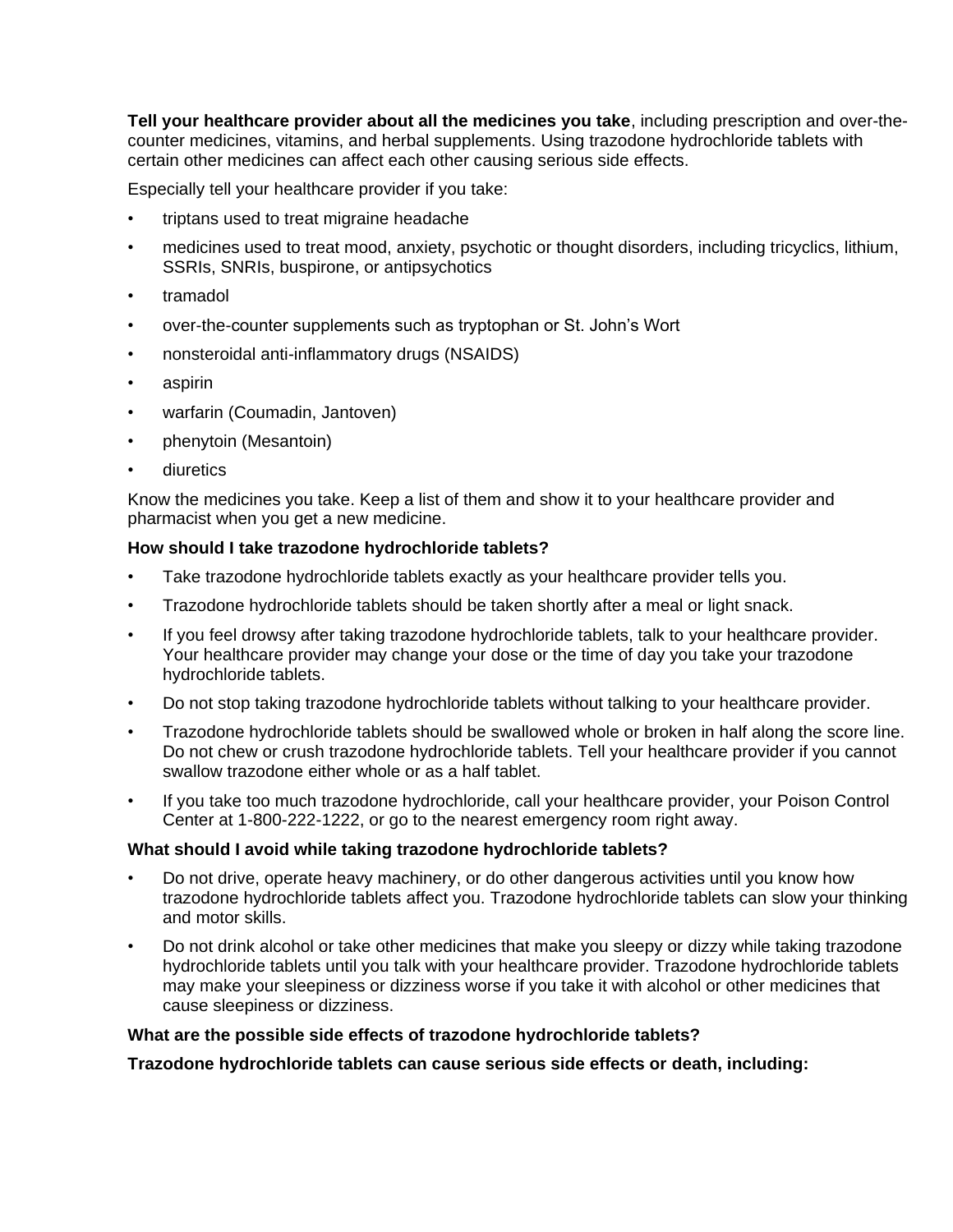- **See "What is the most important information I should know about trazodone hydrochloride tablets?"**
- **Serotonin syndrome.** Symptoms of serotonin syndrome include: agitation, hallucinations, problems with coordination, fast heartbeat, tight muscles, trouble walking, sweating, fever, nausea, vomiting, and diarrhea.
- **Irregular or fast heartbeat or faint (QT prolongation)**
- **Low blood pressure.** You feel dizzy or faint when you change positions (go from sitting to standing)
- **Unusual bruising or bleeding**
- **Erection lasting for more than 6 hours (priapism)**
- **Feeling high or in a very good mood, then becoming irritable, or having too much energy, feeling like you have to keep talking or do not sleep (mania).**
- **Withdrawal symptoms.** Symptoms of withdrawal can include anxiety, agitation, and sleep problems. Do not stop taking trazodone hydrochloride tablets without talking to your healthcare provider.
- **Visual problems.**
	- o eye pain
	- o changes in vision
	- o swelling or redness in or around the eye

Only some people are at risk for these problems. You may want to undergo an eye examination to see if you are at risk and receive preventative treatment if you are.

• **Low sodium in your blood (hyponatremia).** Symptoms of hyponatremia include: headache, feeling weak, feeling confused, trouble concentrating, memory problems and feeling unsteady when you walk.

Get medical help right away, if you have any of the symptoms listed above.

# **The most common side effects of trazodone hydrochloride tablets include:**

- swelling
- blurred vision
- dizziness
- sleepiness
- **tiredness**
- diarrhea
- stuffy nose
- weight loss

These are not all the possible side effects of trazodone hydrochloride tablets. Call your doctor for medical advice about side effects. You may report side effects to FDA at 1-800-FDA-1088.

#### **How should I store trazodone hydrochloride tablets?**

- Store trazodone hydrochloride tablets between 20°C to 25°C (68°F to 77°F).
- Keep in tight container